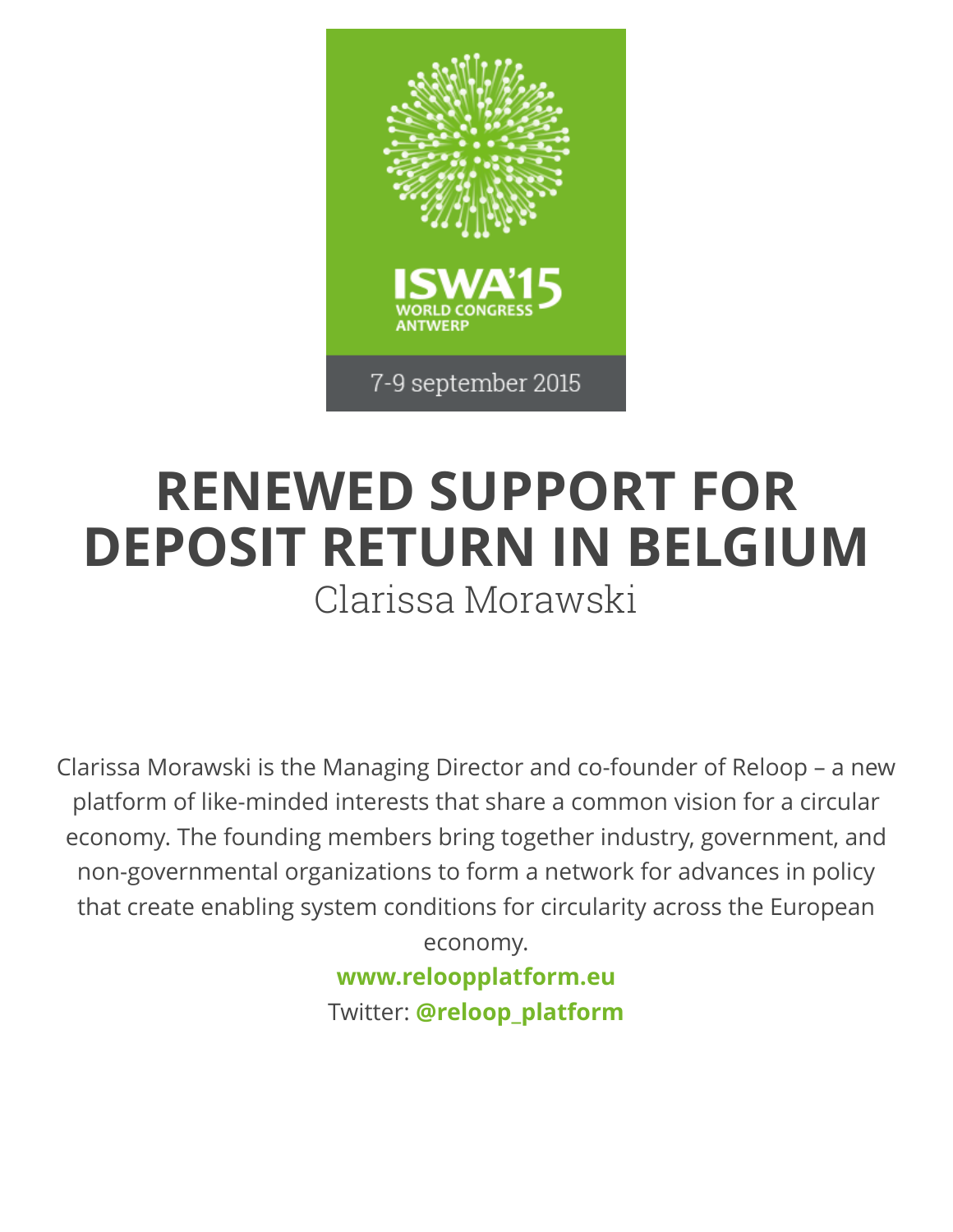

Canadian-born, Ms. Morawski has over twenty years of technical, analytical and communications experience in waste minimization policy and operations. She is recognized world-wide for the comprehensive information she provides, and has also contributed nearly 100 articles and cover stories on waste minimization operations and policy for several Canadian and US publications since 1998. (**[www.cmconsultinginc.com](http://iswa2015.org/www.cmconsultinginc.com)**). She just completed her fifth year teaching sustainable materials management at Trent University in Peterborough, Canada.

## Post-consumption, where the real smash-up begins

Officials are taking a closer look at a solution for increasing the quantity and quality of reuse and recycling in Belgium. In August 2014, Walloon's Minister for Environment, Spatial Planning, Mobility and Transport, Airports and Animal Welfare, Carlo Di Antonio, acknowledged that Wallonia has a litter problem. To help clean up the mess, he has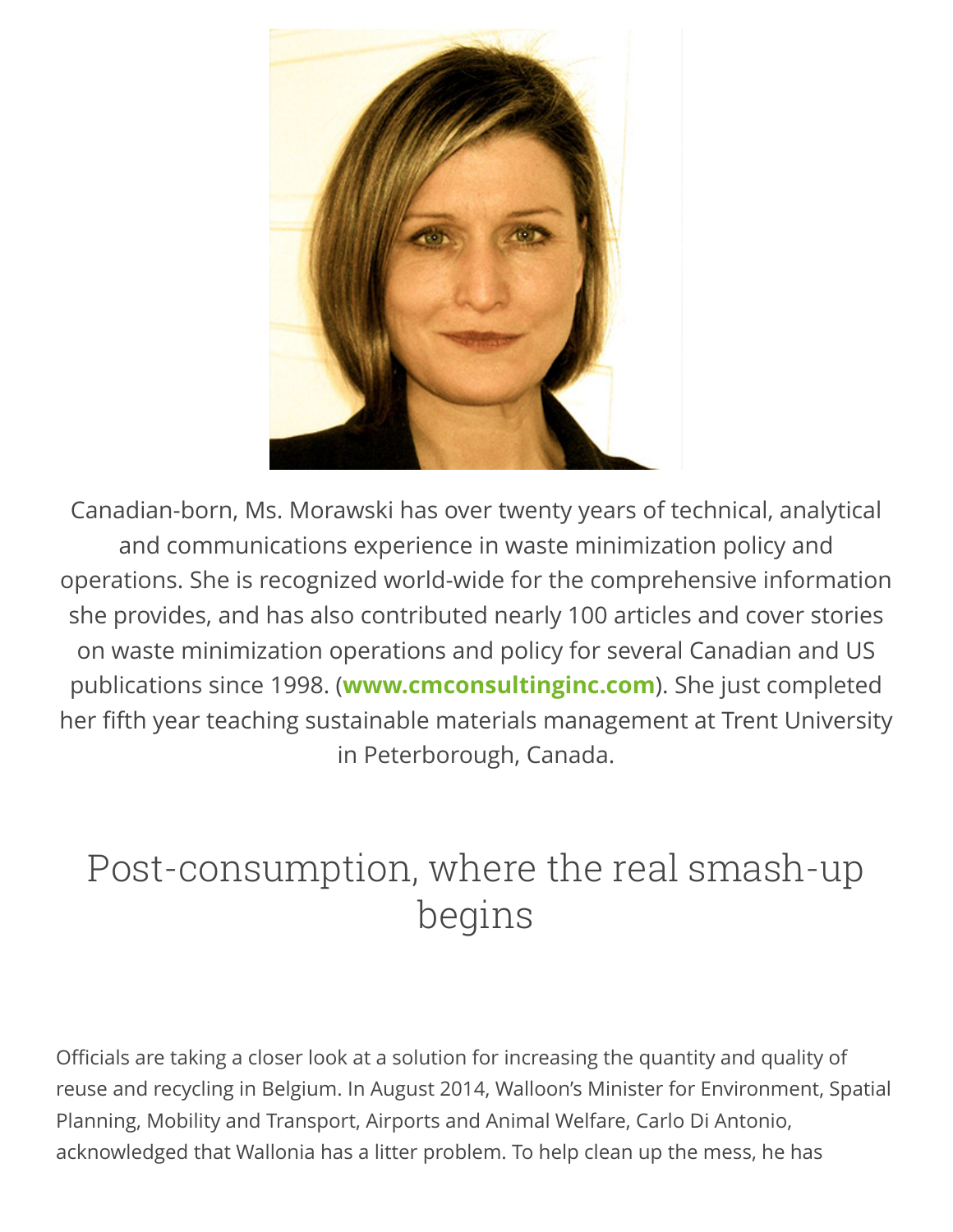proposed a modern deposit return program for one-way beverage packages, which he hopes to introduce within two years.

Di Antonio stated that the deposit return program would contribute to improving the state of the Walloon public space by reducing litter and it would also be an added value for the regional economy. Supporters also cited a study conducted in 2010 by Friends of the Earth Europe which demonstrated that a tonne of recycled waste generates 5 to 10 times more jobs than a tonne of waste incinerated.

Not long after, Flemish Minister for the Environment Joke Schauvliege also came to the same conclusion. In Flanders, the current coalition agreement states that "Flanders is among the European top regarding waste management - and we want to keep it this way by enrolling us in an innovative circular economy."

The coalition suggested an impact analysis on the introduction of a deposit program on (plastic) bottles and cans. So, during the first part of 2015, an impact analysis was prepared by CE DELFT together with a Belgium consultancy. While not public yet, some preliminary findings were leaked and reported to the media. It showed that for Flanders alone, a deposit return program could result in a reduction of 5,600 tonnes of roadside litter annually, which makes up about 40% of all litter. It also reported that by incentivizing consumers to return empty cans to the store, Flanders could save approximately 16 million on cleanup costs.

Some businesses interests however are fighting hard to kill any such initiative. The Belgian industry trade association for water and soft drinks (FIEB) suggests that a deposit system is not the solution to the problem of litter. David Marquenie, secretary general of the FIEB admits "Litter is a problem, nevertheless a deposit system is not the solution."

But contrary to Marquenie's comments, deposit return systems consistently demonstrate throughout the world that litter reduction is immediate and highly effective because of the value of the deposit. When bottles and cans are worth money, they do not end-up as litter, rather they are returned for refill or recycling.

FIEB also stressed that the sorting system is already very efficient in Belgium. "In Belgium, 98% of cans are already recycled, more than in Germany". However a closer look at the numbers reveals something very different. According the FostPlus annual report (2013), of this 98%, only 55% of metal cans were actually recycled, with the remaining 45% recovered from waste incinerators and ash ripening centres – a practice which does not exactly mean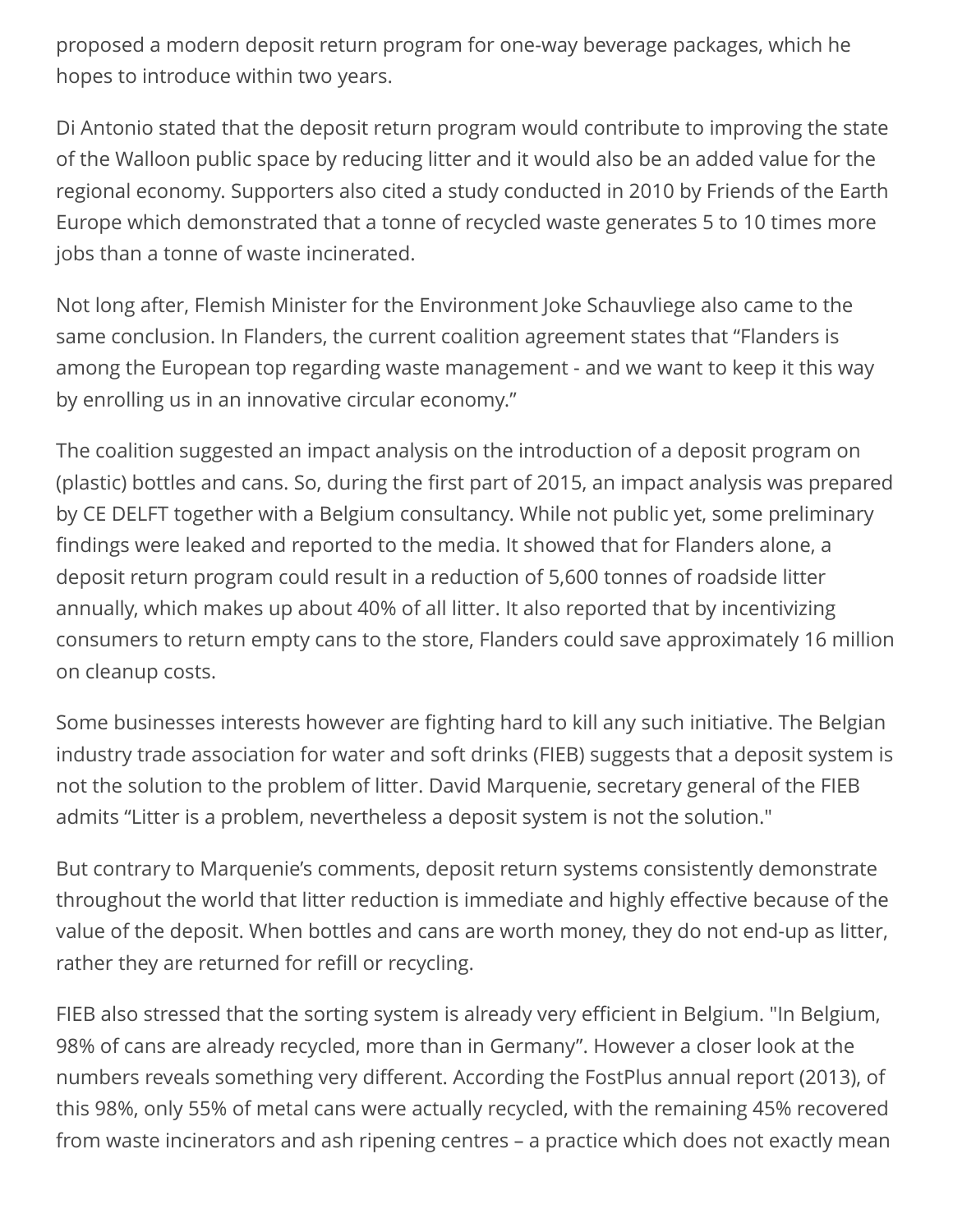recycling in the traditional sense. Rather, it means using a dirty mix of different metals found at the bottom of a waste incinerator to be put into low-value applications – but certainly not recycled back into new cans, which for aluminum can save 95% of the energy required in manufacturing.

In an effort to understand what such a system can look like, a field trip was organized for various stakeholders, including the consultants working on the study; staff from OVAM (Public Waste Agency Flanders), FostPlus, and the retail association. The group travelled to Germany to see a modern deposit return system in action. They visited small retailers like a gas station as well as medium and large size grocers – all of which have adapted to taking back containers in their stores, either manually or through reverse vending machines.

But perhaps most important issue is the potential such a system has to reverse the declining refillable bottle share in the Belgium beverage market (see figure below). The figure shows refillable beverage sales in millions of units in purple. The downward trend from 2000 to 2015 illustrates how one-way containers (metal and plastic) are taking over the refillables share of container sales.



Refillable containers are significantly less harmful to the environment because they are used over and over again. Countless studies agree that refillable bottles use less energy, create less waste, reduce emissions and provide more jobs. A deposit return program for Belgium would provide the Belgium beverage industry with a level playing field in terms of upfront deposits paid by consumers as well as a system with retailers where returned containers (refillable or non-refillable) would be taken back to where they were purchased.